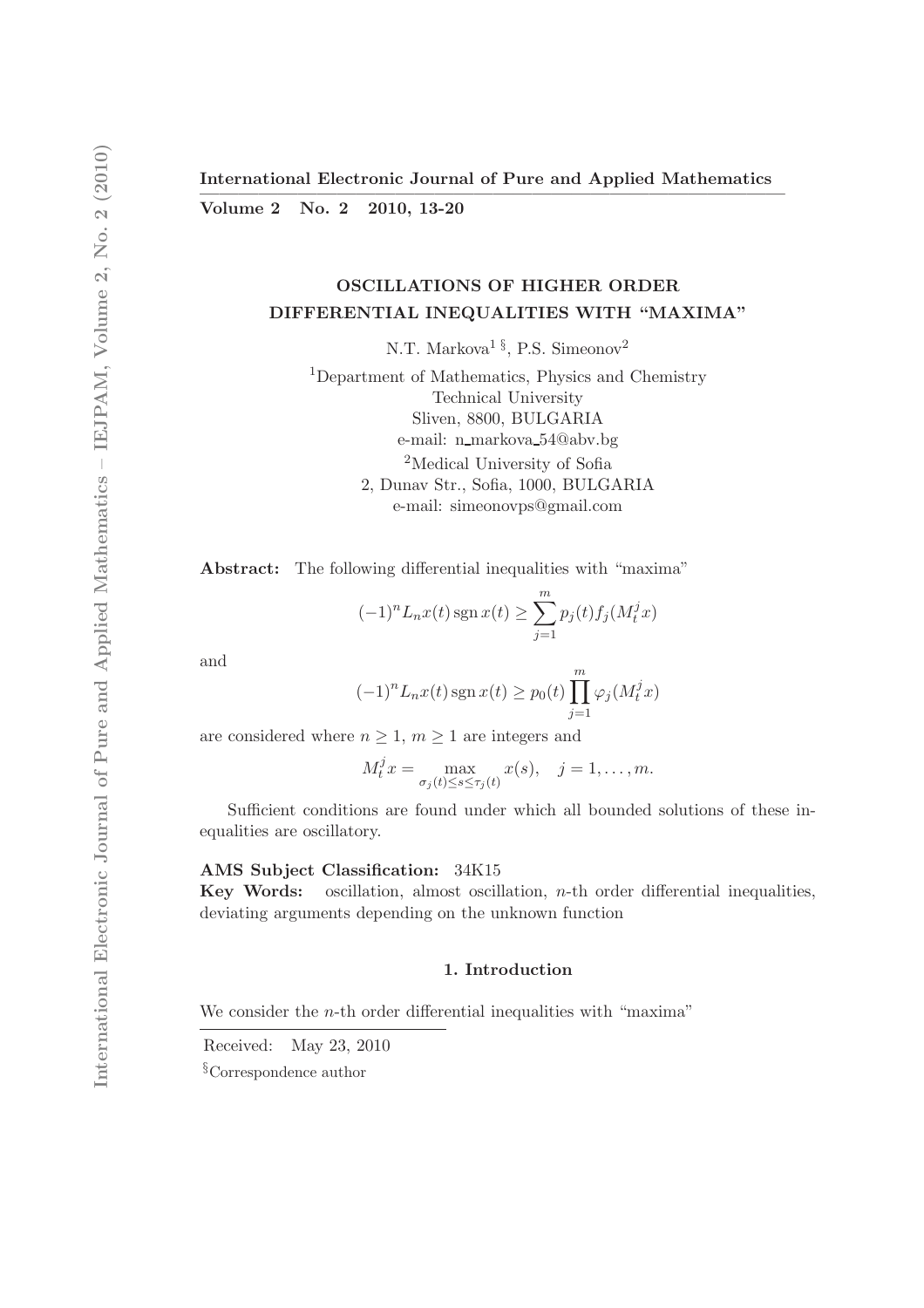14 N.T. Markova, P.S. Simeonov

$$
(-1)^{n} L_{n}x(t) \operatorname{sgn} x(t) \ge \sum_{j=1}^{m} p_{j}(t) f_{j}(M_{t}^{j} x)
$$
\n(A)

and

$$
(-1)^n L_n x(t) \operatorname{sgn} x(t) \ge p_0(t) \prod_{j=1}^m \varphi_j(M_t^j x), \tag{B}
$$

where  $n \geq 1$ ,  $m \geq 1$  are integers,  $t \in J = [\alpha, +\infty) \subseteq \mathbb{R}_+ = [0, +\infty)$ ,  $M_t^j x =$ max<br>  $\max_{\sigma_j(t)\leq s\leq \tau_j(t)}$  $x(s), j = 1, ..., m$ , and

$$
L_0x(t) = x(t), \ L_kx(t) = r_k(t)(L_{k-1}x(t))', \ k = 1, \ldots, n.
$$

The domain  $D(L_n)$  of  $L_n$  is defined to be the set of all functions  $x : [t_x, +\infty) \to \mathbb{R}$ such that  $L_kx(t), k = 1, \ldots, n$  exist and are continuous on an interval  $[t_x, +\infty) \subseteq J$ . By proper solution of inequality (A) (or (B)) is meant a function  $x \in D(L_n)$  that satisfies (A) (or(B)) for all sufficiently large t and  $\sup\{|x(t)| : t \geq T\} > 0$  for every  $T \geq t_x$ . We suppose that inequalities (A) and (B) do possess proper solutions. A proper solution of inequality (A) (or  $(B)$ ) is called *oscillatory* if it has arbitrarily large zeros; otherwise it is called nonoscillatory.

The purpose of this article is to establish sufficient conditions under which all proper bounded solutions of inequalities  $(A)$  and  $(B)$  are oscillatory.

We note that the oscillatory and asymptotic behavior of the solutions of some neutral differential equations with "maxima" have been investigated by Bainov et al [1, 2].

Our main results generalize and improve the results given by Naito [8], where the case  $L_n x(t) = x^{(n)}(t)$ ,  $M_t^i x = x(g_j(t))$  is considered.

For related results we refer the reader to the papers of Gustafson [3], Koplatadze [5], Kusano and Onose [6], Markova and Simeonov [7], and Sfikas and Staikos [9, 10].

## 2. Preliminary Notes

Introduce the following conditions:

**H1.**  $r_i \in C(J, (0, +\infty)), i = 1, \ldots, n, r_n = 1$  and

$$
\int_{i}^{\infty} \frac{ds}{r_i(s)} = +\infty, \quad i = 1, \dots, n-1.
$$

**H2.**  $p_j \in C(J, (0, +\infty)), j = 1, \ldots, m$ .

**H3.** The functions  $f_j(x)$  and  $\varphi_j(x)$ ,  $j = 1, ..., m$  are continuous and positive on  $(-\infty, 0) \cup (0, +\infty)$  and  $f_i(x)$ sngx and  $\varphi_i(x)$ sgn x are nondecreasing in x.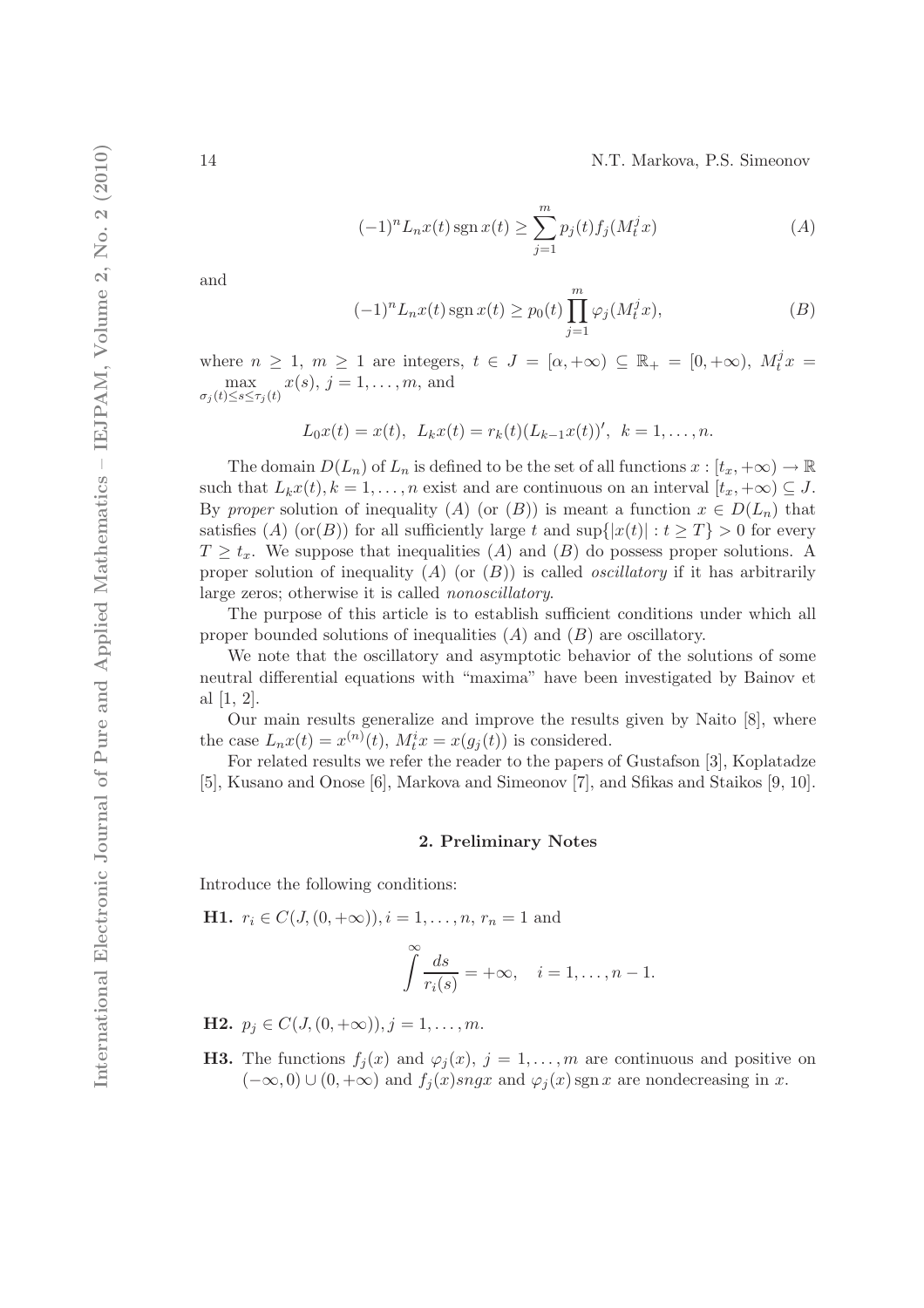#### OSCILLATIONS OF HIGHER ORDER... 15

**H4.**  $\sigma_j, \tau_j \in C(J, \mathbb{R}), j = 1, \ldots, m$  and

$$
\lim_{t \to +\infty} \sigma_j(t) = +\infty, \ \sigma_j(t) \leq \tau_j(t) \leq t \ \text{for} \ j = 1, \dots, m, \ t \in J.
$$

**H5.** There exists a nondecreasing function  $\tau: J \to \mathbb{R}$  having an inverse  $\tau^{-1}(t)$  and such that  $\tau_j(t) \leq \tau(t) \leq t, j = 1, \ldots, m, t \in J$ .

In the paper we use the following notations:

$$
f(x) = \min_{1 \le j \le m} f_j(x), \ \varphi(x) = \prod_{j=1}^m \varphi_j(x), \ I_0 \equiv 1,
$$
  

$$
I_j(t, s; a_j, \dots, a_1) = \int_s^t \frac{1}{a_j(u)} I_{j-1}(u, s; a_{j-1}, \dots, a_1) du, \ j = 1, 2, \dots
$$

where  $a_j \in C(J, (0, +\infty)), j = 1, 2, \ldots$ .

We need the following lemmas:

**Lemma 1.** Suppose condition H1 holds and the functions  $L_n x$  and  $x \in D(L_n)$ are of constant sign and not identically zero for  $t \geq t_* \geq \alpha$ . Then there exist a  $t_k \geq t_*$  and an integer k,  $0 \leq k \leq n$  with  $n + k$  even for  $x(t)L_nx(t)$  nonnegative or  $n + k$  odd for  $x(t)L_nx(t)$  nonpositive and such that for every  $t \geq t_k$ 

$$
x(t)L_i x(t) > 0, \t i = 0, 1, ..., k,
$$
  

$$
(-1)^{i-k} x(t)L_i x(t) > 0, \t i = k, k+1, ..., n.
$$

**Lemma 2.** If  $x \in D(L_n)$ , then for  $s, t \in J$  and  $0 \leq i < \nu \leq n$ 

$$
L_i x(s) = \sum_{j=i}^{\nu-1} (-1)^{j-i} I_{j-i}(t, s; r_j, \dots, r_{i+1}) L_j x(t)
$$
  
+  $(-1)^{\nu-i} \int_s^t I_{\nu-i-1}(u, s; r_{\nu-1}, \dots, r_{i+1}) \frac{L_\nu x(u)}{r_\nu(u)} du.$ 

Lemma 1 generalizes the well-known lemma of Kiguradze [4] and can be proved simiralry.

Lemma 2 is a generalization of Taylor's formula with remainder encountered in calculus. The proof is immediate.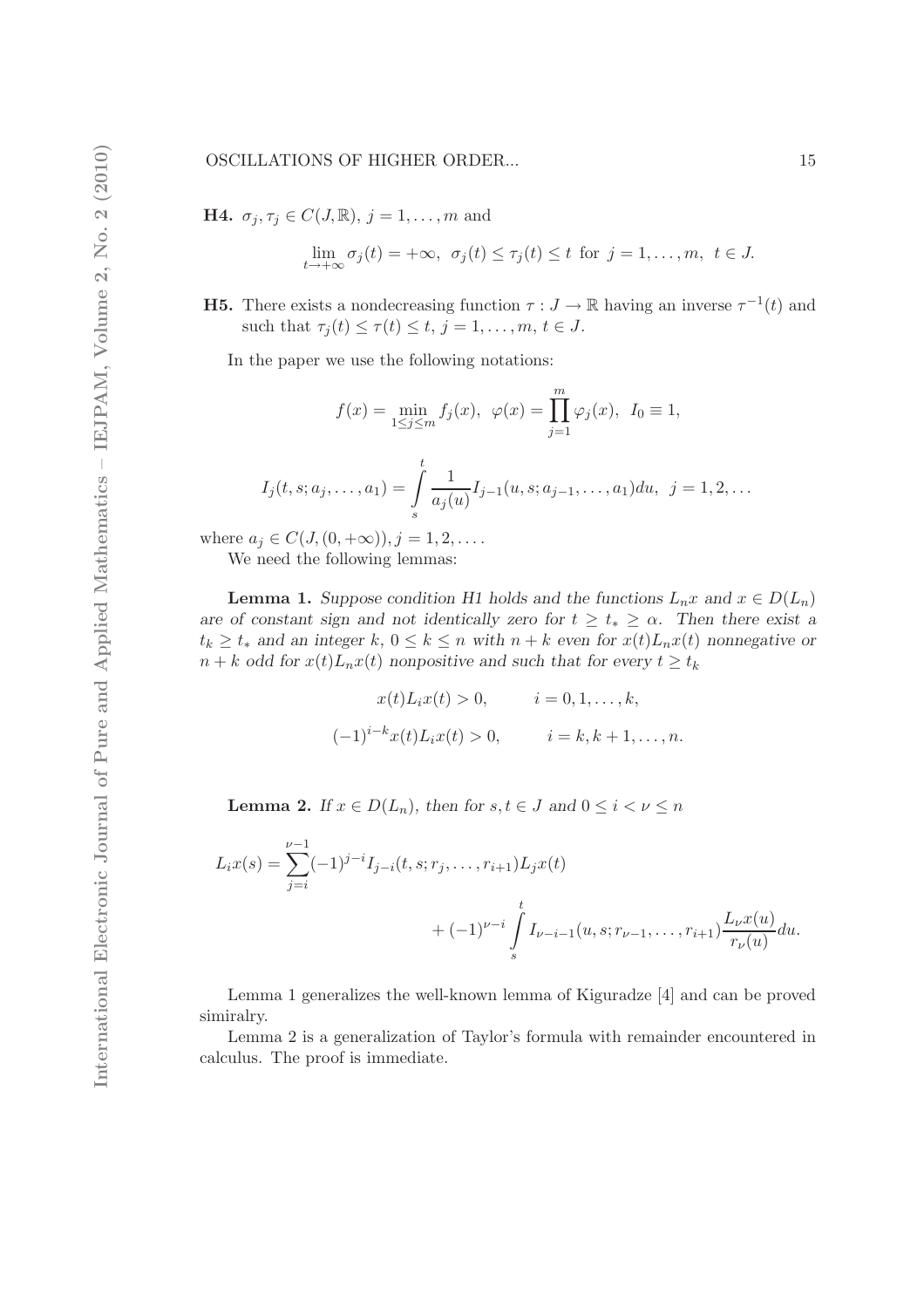# 3. Main Results

Theorem 1. Assume that conditions H1-H5 hold and

$$
\limsup_{t \to +\infty} \int_{\tau(t)}^{t} I_{n-1}(u, \tau(t); r_{n-1}, \dots, r_1) \sum_{j=1}^{m} p_j(u) du > \limsup_{x \to 0} \frac{|x|}{f(x)}.
$$
 (1)

Then, if  $n \geq 2$  all proper bounded solutions of inequality (A) are oscillatory, while if  $n = 1$  all proper solutions of  $(A)$  are oscillatory.

Proof. Suppose there exists a bounded nonoscillatory solution  $x(t)$  of  $(A)$ . Without loss of generality we suppose that  $x(t)$  is eventually positive:  $x(t) > 0$ ,  $t \ge t_0 \ge \alpha$ . It follows from (A) and conditions H2-H4 that  $(-1)^n L_n x(t) \ge 0$ ,  $t \geq t_1 \geq t_0$ . By the boundedness of  $x(t)$  and Lemma 1 it follows that there exists a  $t_k \geq t_1$  such that

$$
(-1)^{i}L_{i}x(t) > 0, \ t \ge t_{k}, \ i = 1, \ldots, n.
$$
 (2)

From Lemma 2 with  $\nu = n$  and  $i = 0$  we have

$$
x(s) = \sum_{j=0}^{n-1} (-1)^j I_j(t, s; r_j, \dots, r_1) L_j x(t)
$$
  
+ 
$$
(-1)^n \int_s^t I_{n-1}(u, s; r_{n-1}, \dots, r_1) L_n x(u) du, \ t \ge s \ge t_k.
$$

Using  $(2)$  and  $(A)$  we get

$$
x(s) \ge x(t) + \int_{s}^{t} I_{n-1}(u, s; r_{n-1}, \dots, r_1) \sum_{j=1}^{m} p_j(u) f_j(M_u^j x) du \tag{3}
$$

for  $t \geq s \geq t_k$ .

By (2)  $x(t)$  is decreasing for  $t \geq t_k$  so that  $M_t^j x \geq x(\tau_j(t)) \geq x(\tau(t))$  for  $t \geq t_2 \geq t_k, j = 1, \ldots, m.$ 

From (3) and the monotonicity of  $f_j$ ,  $j = 1, \ldots, m$  it follows that

$$
x(s) \ge x(t) + f(x(\tau(t))) \int_{s}^{t} I_{n-1}(u, s; r_{n-1}, \dots, r_1) \sum_{j=1}^{m} p_j(u) du
$$

for  $t \geq s \geq t_2$ . Therefore

$$
x(\tau(t)) \ge x(t) + f(x(\tau(t))) \int_{\tau(t)}^t I_{n-1}(u, \tau(t); r_{n-1}, \dots, r_1) \sum_{j=1}^m p_j(u) du,
$$
 (4)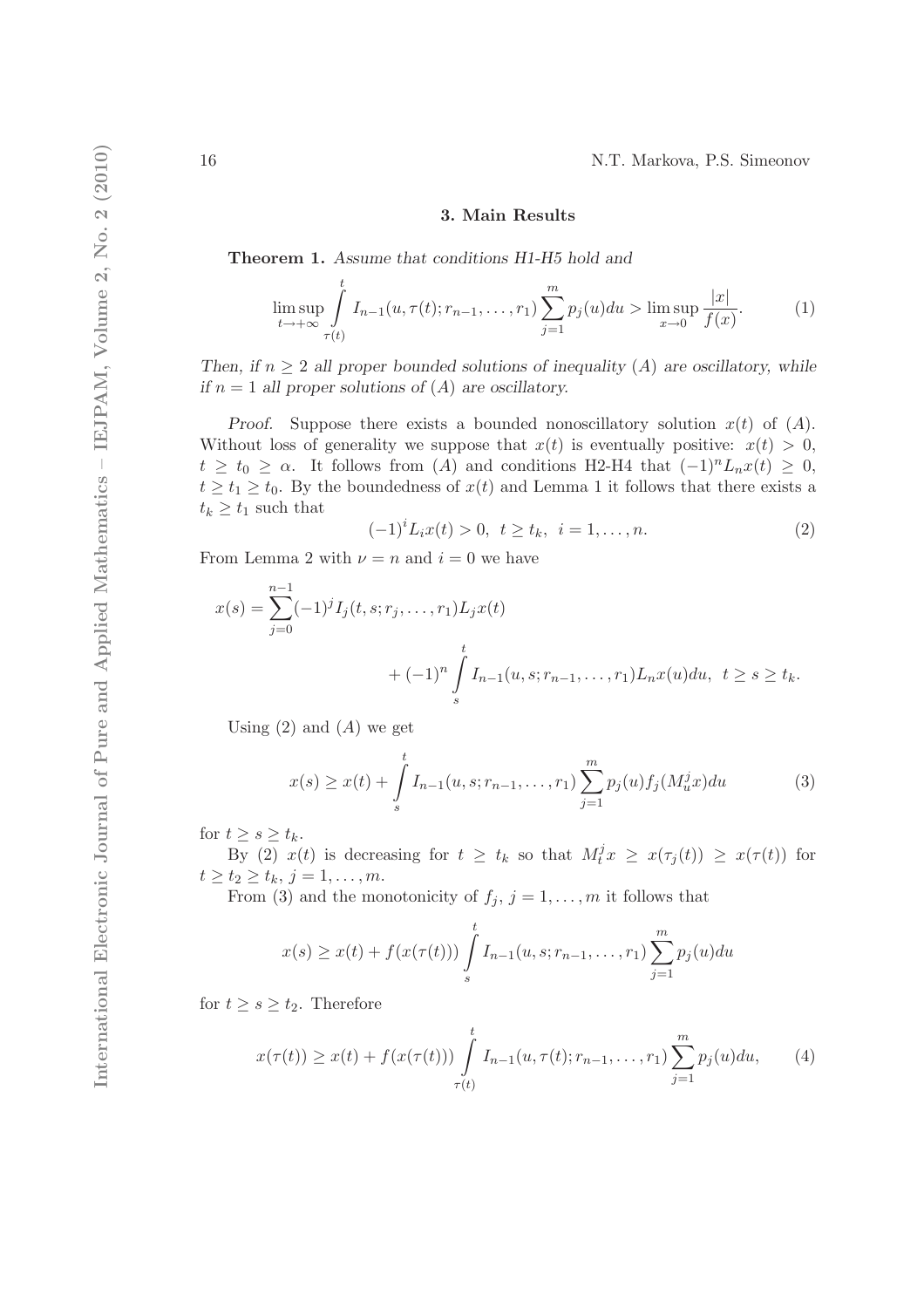for  $t \ge t_3 \ge t_2$ , where  $t_3$  is so large that  $\tau(t) \ge t_2$  for  $t \ge t_3$ .

Since  $x(t)$  is decreasing and positive, then  $\lim_{t \to +\infty} x(t) = c \ge 0$ . It follows from (4) and (1) that  $c = 0$ . Then

$$
\frac{x(\tau(t))}{f(x(\tau(t)))} \ge \int_{\tau(t)}^t I_{n-1}(u, \tau(t); r_{n-1}, \dots, r_1) \sum_{j=1}^m p_j(u) du, \ \ t \ge t_3,
$$
 (5)

and taking the limit superior as  $t \to +\infty$  of both sides of (5) we obtain a contradiction to (1). The proof in the case  $n \geq 2$  is complete.

In the case  $n = 1$  all solutions of  $(A)$  are oscillatory because every nonoscillatory solution of  $(A)$  is bounded.  $\Box$ 

The following theorem can be proved similarly.

Theorem 2. Assume that conditions H1-H5 hold and

$$
\limsup_{t \to +\infty} \int_{\tau(t)}^t I_{n-1}(u, \tau(t); r_{n-1}, \dots, r_1) p_0(u) du > \limsup_{x \to 0} \frac{|x|}{\varphi(x)}.
$$
 (6)

Then if  $n \geq 2$  all bounded solutions of inequality (B) are oscillatory, while if  $n = 1$ all solutions of  $(B)$  are oscillatory.

**Remark 1.** In the particular case when  $r_j \equiv 1$ ,  $\tau_j(t) = \sigma_j(t)$ ,  $M_t^j x = x(\tau_j(t))$ ,  $j = 1, \ldots, m$  inequalities  $(A), (B)$  take the form

$$
(-1)^{n} x^{(n)}(t) \operatorname{sgn} x(t) \ge \sum_{j=1}^{m} p_{j}(t) f_{j}(x(\tau_{j}(t))), \qquad (A_{0})
$$

$$
(-1)^{n} x^{(n)}(t) \operatorname{sgn} x(t) \ge p_0(t) \prod_{j=1}^{m} \varphi_j((x(\tau_j(t))). \tag{B_0}
$$

These inequalities have been considered in Naito [8] under conditions H2-H4. For  $(A_0)$  and  $(B_0)$  conditions (1) and (6) reduce to the conditions

$$
\limsup_{t \to +\infty} \int_{\tau(t)}^{t} [u - \tau(t)]^{n-1} \sum_{j=1}^{m} p_j(u) du > (n-1)! \limsup_{x \to 0} \frac{|x|}{f(x)},
$$
\n(1\*)

and

$$
\limsup_{t \to +\infty} \int_{\tau(t)}^{t} [u - \tau(t)]^{n-1} p_0(u) du > (n-1)! \limsup_{x \to 0} \frac{|x|}{\varphi(x)},
$$
(6\*)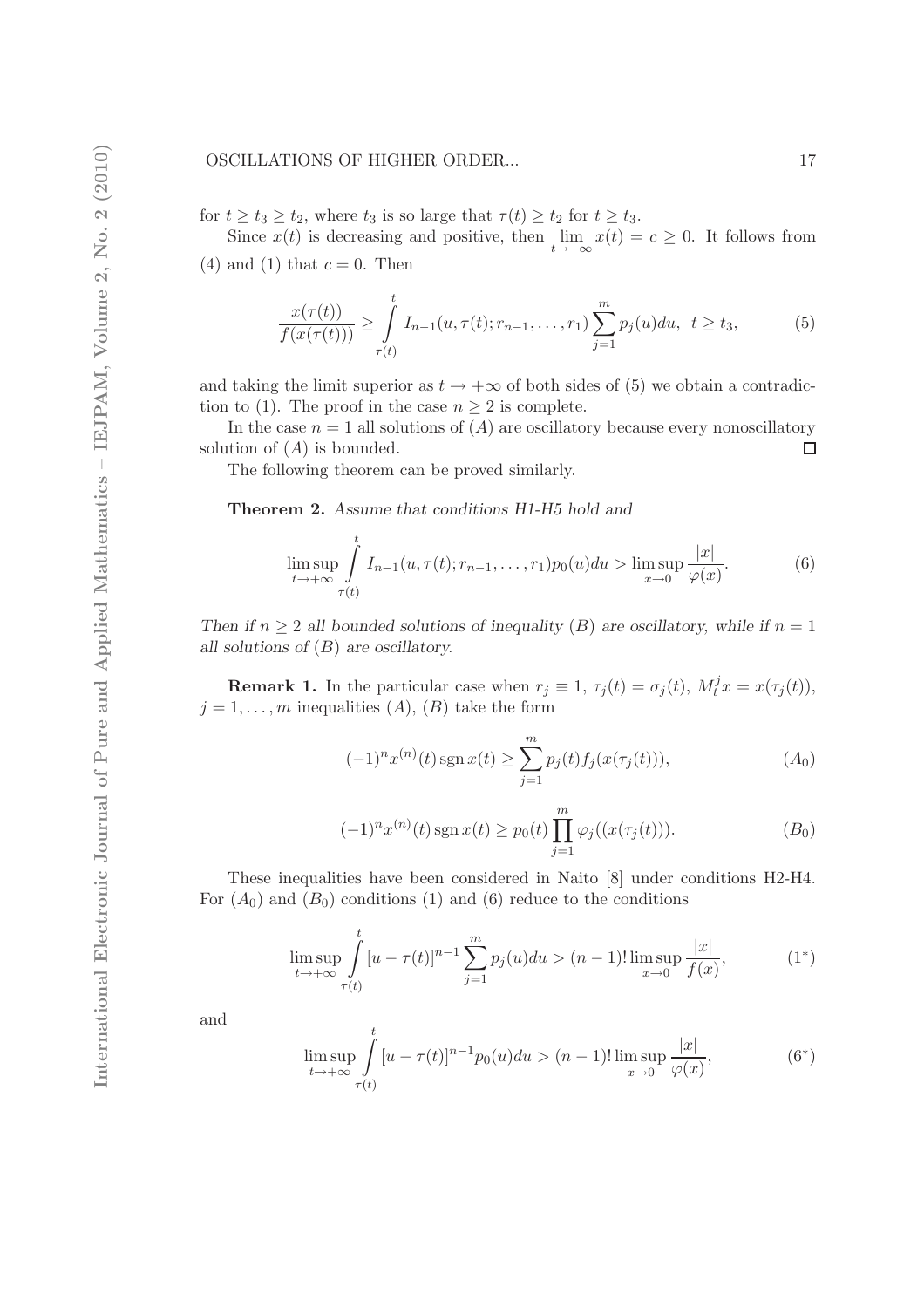respectively.

If we choose  $\tau(t) = \max_{1 \leq j \leq m} \tau_j(t)$ , conditions  $(1^*)$  and  $(6^*)$  coincide with conditions  $(1)$  and  $(7)$  of Theorems 1 and 2 from  $[8]$ .

Theorem 3. Assume that conditions H1-H5 hold,

$$
\int_{+0}^{+a} \frac{dx}{f(x)} < +\infty, \quad \int_{-a}^{-0} \frac{dx}{f(x)} < +\infty \quad \text{for some } a > 0,\tag{7}
$$

and

$$
\int_{0}^{\infty} \frac{1}{r_1(s)} \left( \int_{s}^{\tau^{-1}(t)} I_{n-2}(u, s; r_{n-1}, \dots, r_2) \sum_{j=1}^{m} p_j(u) du \right) ds = +\infty.
$$
 (8)

Then all bounded solutions of inequality  $(A)$  are oscillatory.

Proof. Suppose there exists a bounded nonoscillatory solution  $x(t)$  of inequality (A). Without loss of generality we suppose that  $x(t)$  is eventually positive:  $x(t) > 0$ ,  $t \geq t_0 \geq \alpha$ . It follows from (A) and conditions H2-H4 that  $(-1)^n L_n x(t) \geq 0$ ,  $t \geq t_1 \geq t_0$ . By the boundedness of  $x(t)$  and Lemma 1 we conclude that (2) holds for some  $t_k \geq t_1$  sufficiently large. From Lemma 2 with  $\nu = n$  and  $i = 1$  we have

$$
L_1x(s) = \sum_{j=1}^{n-1} (-1)^{j-1} I_{j-1}(t, s; r_j, \dots, r_2) L_j x(t)
$$
  
+ 
$$
(-1)^{n-1} \int_s^t I_{n-2}(u, s; r_{n-1}, \dots, r_2) L_n x(u) du, \quad t \geq s \geq t_k.
$$

Then

$$
-r_1(s)x'(s) = \sum_{j=1}^{n-1} (-1)^j I_{j-1}(t, s; r_j, \dots, r_2) L_j x(t)
$$
  
+ 
$$
(-1)^n \int_s^t I_{n-2}(u, s; r_{n-1}, \dots, r_2) L_n x(u) du, \ t \ge s \ge t_k.
$$
 (9)

Since  $x(t)$  is decreasing for  $t \ge t_k$ , then  $M_t^j x \ge x(\tau_j(t)) \ge x(\tau(t))$  for  $t \ge t_2 \ge$  $t_k, j = 1, \ldots, m$ . Putting  $t = \tau^{-1}(s)$  in (9) and taking the monotonicity of  $f_j$ ,  $j = 1, \ldots, m$  and (2) into account we obtain

$$
-x'(s) \ge \frac{f(x(s))}{r_1(s)} \int\limits_s^{\tau^{-1}(s)} I_{n-2}(u,s;r_{n-1},\ldots,r_2) \sum\limits_{j=1}^m p_j(u) du \tag{10}
$$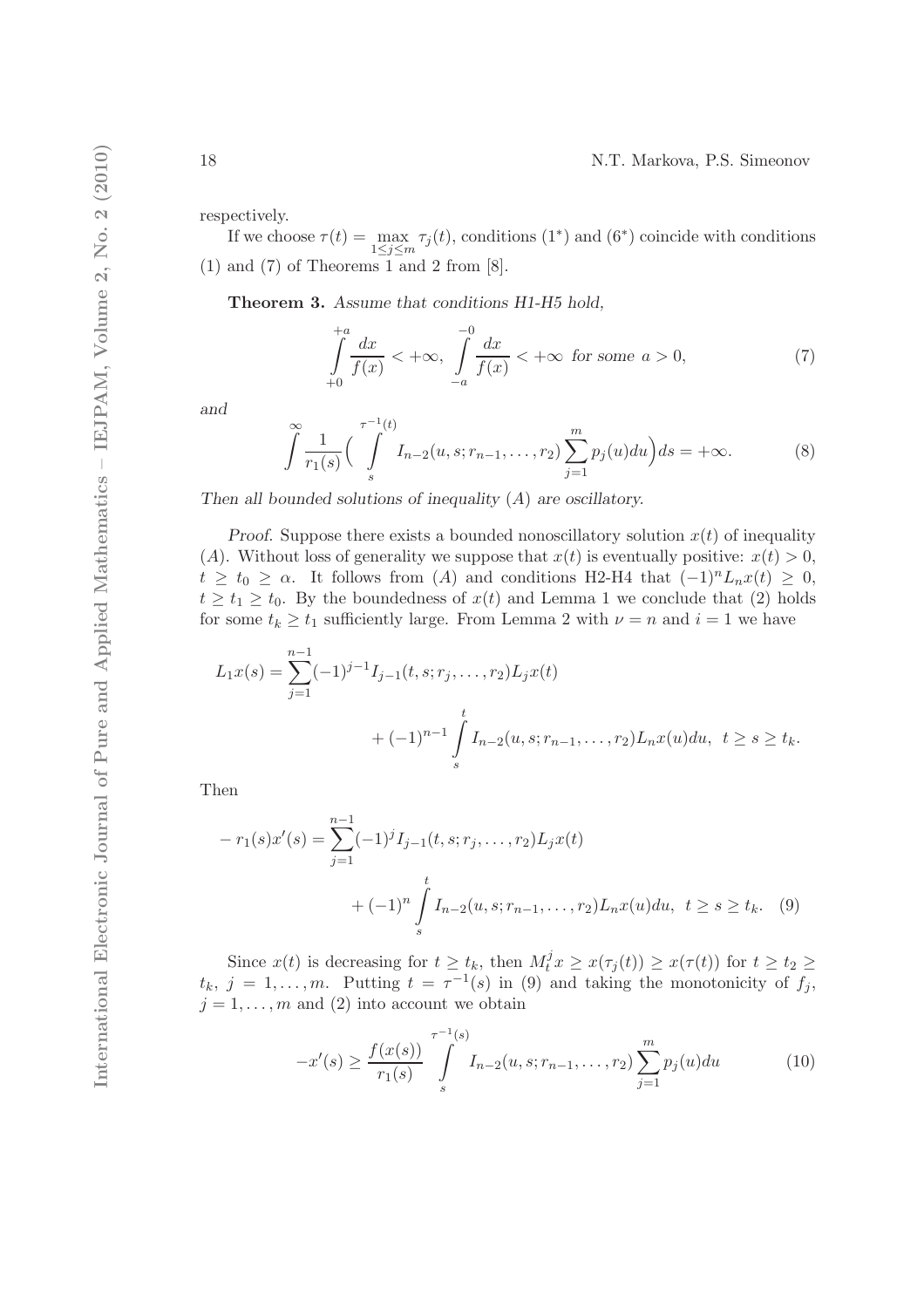for  $t \geq t_2$ .

Dividing the both sides of (10) by  $f(x(s))$  and then integrating from  $t_2$  to t we obtain

$$
\int_{x(t)}^{x(t_2)} \frac{dx}{f(x)} \ge \int_{t_2}^t \frac{1}{r_1(s)} \left( \int_s^{\tau^{-1}(s)} I_{n-2}(u, s; r_{n-1}, \dots, r_2) \sum_{j=1}^m p_j(u) du \right) ds. \tag{11}
$$

It follows from (2) that  $\lim_{t \to +\infty} x(t) = c \ge 0$ . Therefore by (7) the left hand side of (11) remains bounded as  $t \to +\infty$ , which contradicts condition (8).  $\Box$ 

The following theorem can be proved similarly.

Theorem 4. Assume that conditions H1-H5 hold,

$$
\int_{+0}^{+a} \frac{dx}{\varphi(x)} < +\infty, \quad \int_{-a}^{-0} \frac{dx}{\varphi(x)} < +\infty \quad \text{for some } a > 0,\tag{12}
$$

and

$$
\int_{0}^{\infty} \frac{1}{r_1(s)} \left( \int_{s}^{\tau^{-1}(s)} I_{n-2}(u, s; r_{n-1}, \dots, r_2) p_0(u) du \right) ds = +\infty.
$$
 (13)

Then all bounded solutions of inequality  $(B)$  are oscillatory.

**Remark 2.** For inequalities  $(A_0)$ ,  $(B_0)$  conditions (8) and (13) take the form

$$
\int_{s}^{\infty} \left( \int_{s}^{\tau^{-1}(s)} (u-s)^{n-2} \sum_{j=1}^{m} p_j(u) du \right) ds = +\infty
$$
\n(8\*)

and

$$
\int_{s}^{\infty} \left( \int_{s}^{\tau^{-1}(s)} (u-s)^{n-2} p_0(u) du \right) ds = +\infty,
$$
\n(13\*)

respectively.

In Theorems 3 and 4 of [8] it is supposed that  $\tau(t) = \max_{1 \le j \le m} \tau_j(t)$ , and additionally,  $\tau(t)$  is differentiable and  $\tau'(t) \geq 0$  for  $t \in J$ . Under this supposition conditions (8∗) and (13∗) reduce to the conditions

$$
\int_{-\tau}^{\infty} \tau'(t) \left( \int_{\tau(t)}^{t} (u - \tau(t))^{n-2} \sum_{j=1}^{m} p_j(u) du \right) dt = +\infty
$$